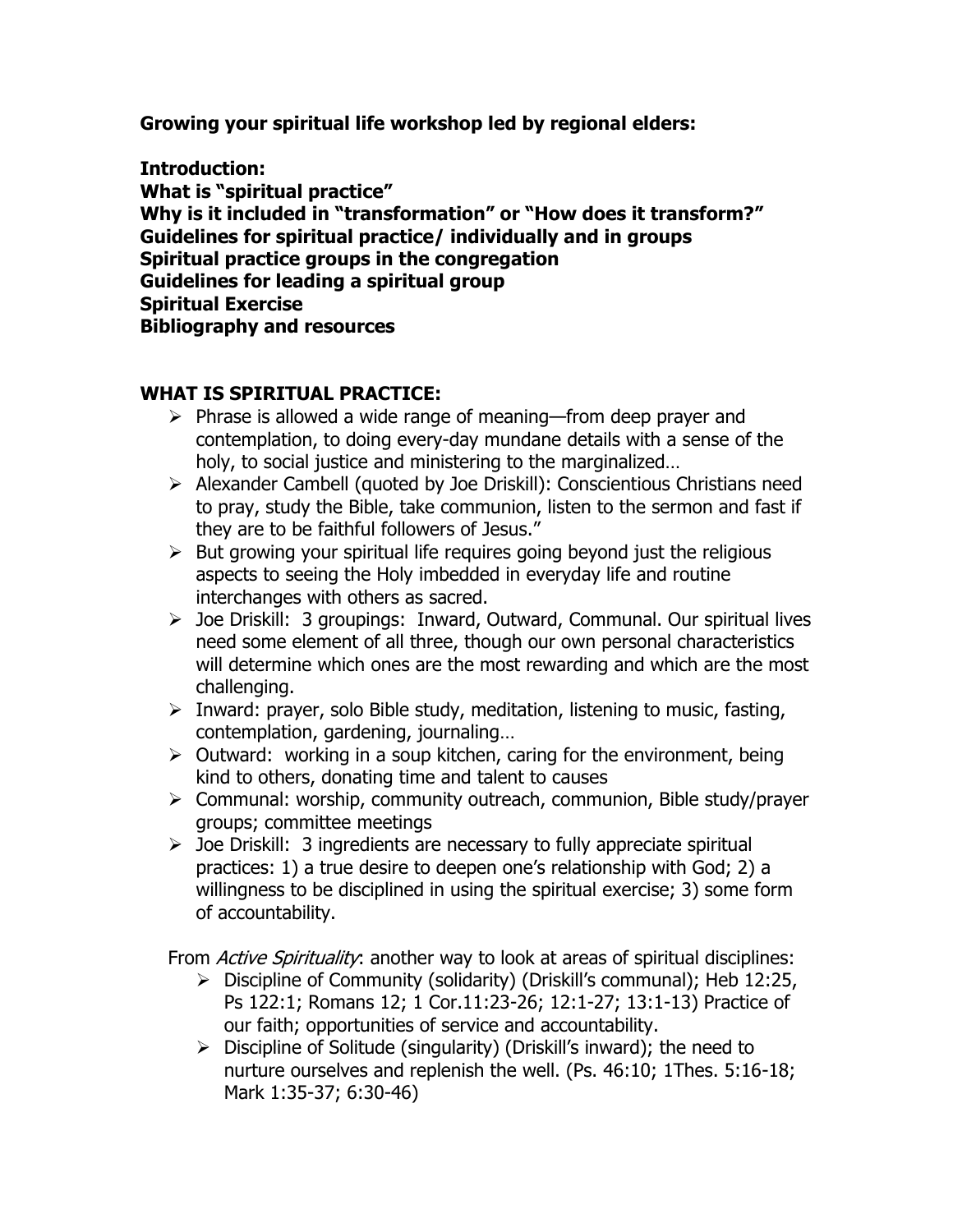- Discipline of Heart and Mind (study); "Disciple"—life-long learning (Mt. 11:28-30; 28:16-20; 2Peter 3:18; Acts 2:42)
- $\triangleright$  The Discipline of Service (stewardship) (Driskill's outward); responding to God"s love by giving back; Gal. 6:2; 2Cor 9:6-15; Mal. 3:10; Heb 7:3-8; Mk 10:40-45; Rm 12)
- The Discipline of Vocation (Sense of Purpose) (Combined of Driskill's 3 areas); Our calling—"to contemplate God"s deep love—and to discern how to manifest that love in the world: "The place God calls you to is the place where your deep gladness and the world"s deep hunger meet" (Frederick Buechner)." Gen. 50:15-20; Rm 12:1-3; 8-28; Eph. 4:1=7; Jn 15:1-5; Gal. 5:22-23; Philip. 1:9-11

# **HOW DOES IT TRANSFORM?**

Active Spirituality: God longs to embrace us as we respond to God's gift of grace in faith, hope and love. We need training for the spiritual journey to rekindle the flame of faith and continually reflect the love of Christ.

Driskill, Protestant Spiritual Exercise

- $\triangleright$  Historically Mainline [Anglo] Protestant church have frowned on or been suspicious of the emotional worshiper. They have been uncomfortable with the experiential rather than the intellectual relationship with God.
- $\triangleright$  Mainline Protestant churches have witnessed a mass exodus of those who seek more than an intellectual distant relationship and whose spiritual needs have not been met by a mainline passionate adherence to passionless orders of worship, oft-used hymns, and words, words, words-- -all verbal and mental with minimal or no place for quiet reflection time or full holy experience.
- $\triangleright$  Human beings have spiritual needs (whether they are consciously aware of them or not) that drive them to seek an experience that transcends the limitations of analysis and reason.
- "When leaders and worshipers believe that God"s presence surrounds and infuses them, there is a compelling sense of the holy that touches the depths of their spiritual yearning."
- $\triangleright$  Past mainline Protestant practice: "Many Mainline Protestants live their faith in the paradoxical space between being too modest to speak for God except on social issues [and often non-comittally or quietly there] and too reasonable to be truly dependent on God except in times of deep grief, crisis or tragedy." They are not looking for God"s activity in the day-today activities of living.
- $\triangleright$  Spiritual practice disciplines move us into a deep, experiential relationship with the Divine that moves us beyond our self-absorbed, self-focused existence. "Our lives become oriented around the values that flow from our religious faith and our religious sensibilities."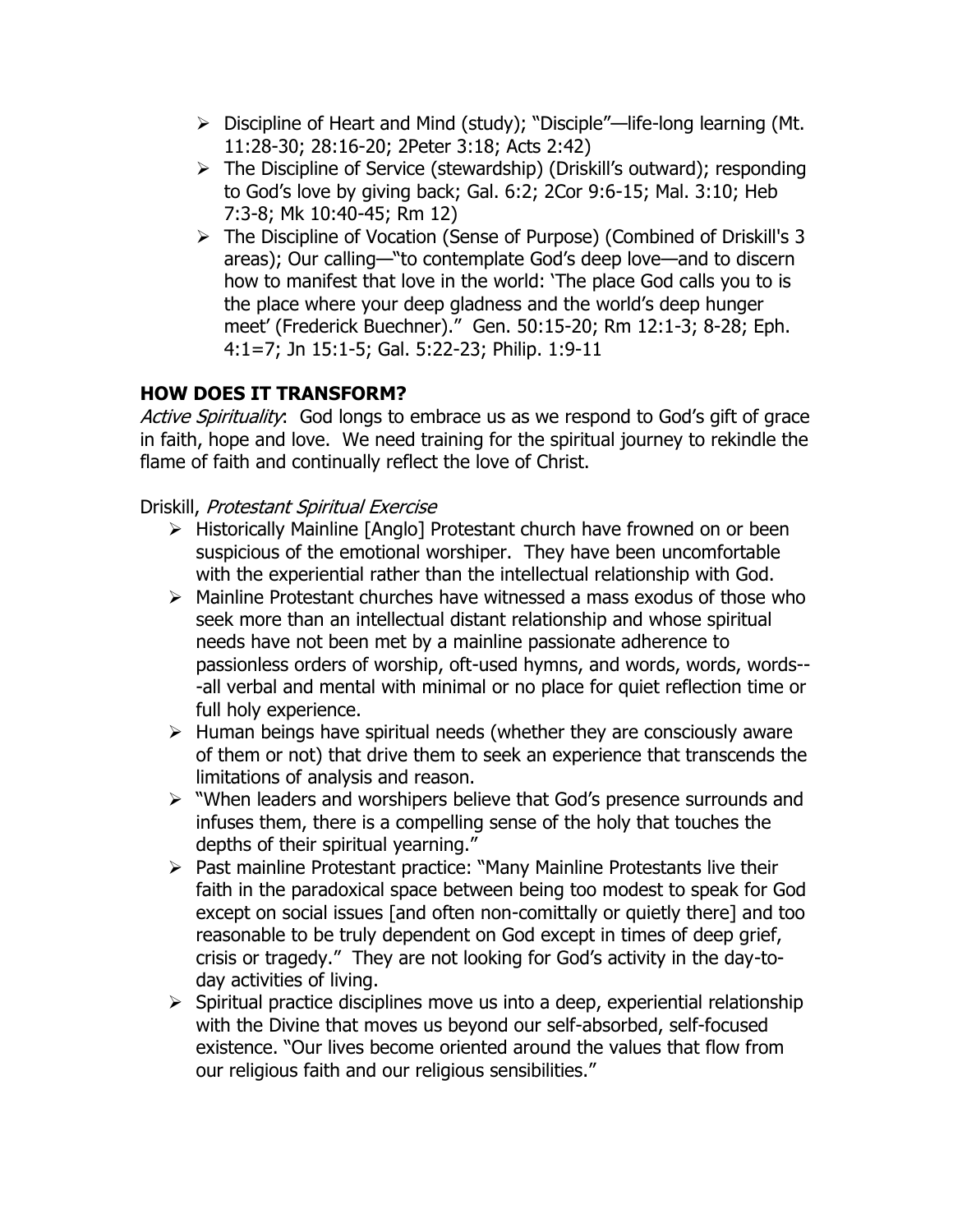- $\triangleright$  Spiritual practice disciplines help us discover afresh God's deepest presence in the midst of our lives. This in turn will manifest itself in more spirit-filled worship, prayer, Bible study and community action. Truly transformative!
- $\triangleright$  For personal/spiritual growth: To be fully human means to be fully alive and honor the complexity of human development in every aspect. When one part of ourselves is "out of whack," it affects other parts of ourselves. Unmet spiritual concerns and needs may manifest themselves in a variety of ways at different stages in our lives. By learning to listen to our hearts and spirits (God"s leading and nudging) we give ourselves the opportunity to "fine tune" and integrate all the aspects of our lives.

## **GUIDELINES FOR SPIRITUAL PRACTICES: (Driskill)**

- $\triangleright$  Each person needs to find spiritual exercises that are compatible with his/her personal characteristic and style. E.g. extroverts may not want to sit for an hour and silently contemplate—They may want to do devotionally walking or body movement. Quiet centering prayer, guided imagery, journaling are some exercises that may work for others.
- $\triangleright$  Beginners need to give themselves permission to experiment with a variety of spiritual practices, but be careful not to "cut and paste" or jump from one to another, which violates the integrity of the practice and keeps one from going deeply into the experience.
- $\triangleright$  Used consistently, a spiritual practice will open us to the presence of the Holy in our midst at all times. It will provide the framework for our relationship with God.
- $\triangleright$  However, consistent practice does not mean consistent experience or results! It will not always unfold the same way. Sometimes there will be "mountain top highs" and other times, imperceptible responses. We must always go into the practice fresh, free of expectations or agendas, unattached and open to receiving God's guidance and presence.
- $\triangleright$  Practices are most helpful when they are integrated into the fabric of our daily lives, regularly engaging in the exercise.
- $\triangleright$  We can use the 5 spokes from Kent Ira Groff's wheel to assess an area where we want to grow our spiritual awareness, identifying some specific behaviors or tasks we can do to strengthen or renew our commitment to that discipline.
- $\triangleright$  Spiritual practices help us learn how to relate to the holy. Exercises "that require us to "let go" and "give away" are especially helpful for those who have gifts and talents that God may want to use in unanticipated ways" or because a change in our physical ability, environment, age, culture, etc. requires it. (Driskill)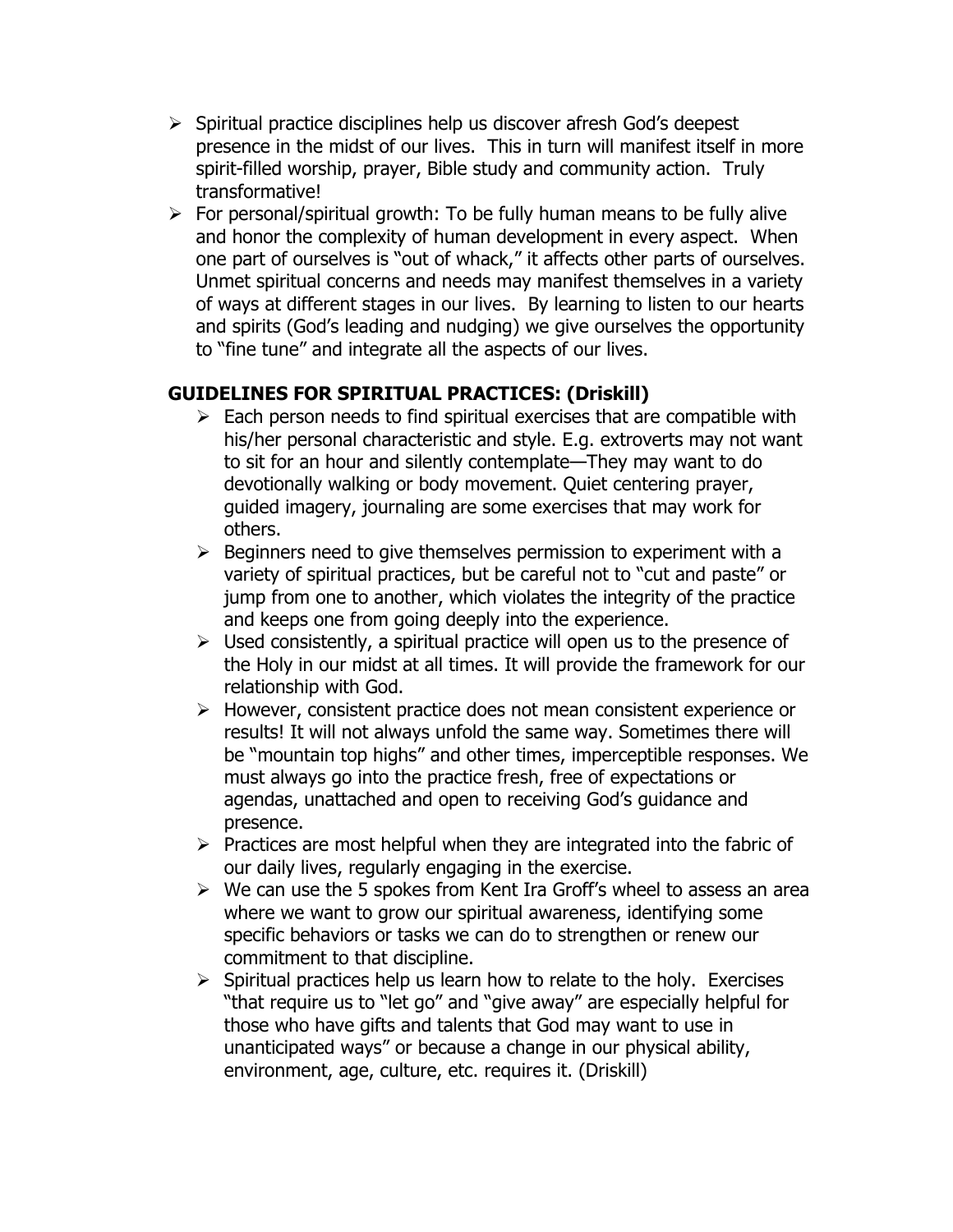- $\triangleright$  Leaders of a congregation may want to first commit to growing in the spiritual disciplines (Groff), perhaps in a small peer group together. Then these leaders can consider leading other small groups in the congregation.
- $\triangleright$  The board might also assess the balance of the congregations own communal life in relation to Groff"s 5 disciplines, as individuals may have done for themselves, and in a retreat setting have the congregation commit to renewing or strengthening a discipline and actions to do so.
- $\triangleright$  Individual leaders can also commit to a regular spiritual exercise, then meet in a peer group, and eventually lead other small groups within the congregation on exploring spiritual practices and deepening their experiential relationship with God.
- $\triangleright$  Make sure spiritual growth groups that form in the congregation do not become "elitist" and ingrown, resisting inviting new people. The goal is to include as many people in the congregation as possible in this process. Humility is an important gift of the Spirit to be practiced along with the spiritual discipline (no "holier than thou" allowed).
- $\triangleright$  Plan opportunities for spiritual growth as part of the adult (and youth) education program.

## **GUIDELINES FOR GROUP LEADERS: (Driskill)**

- $\triangleright$  Leaders need to be aware when using spiritual exercises, practices and rituals that they are in the presence of symbols and narratives that hold a considerable emotional and spiritual power in the lives of believers and pay attention and be intentional about every detail and act. Always approach leading a group with a sense of the holy, care and wisdom
- $\triangleright$  You will teach best what you have first experienced. However, realize that not everyone will have the same experience to the practice as you, and some will not be favorable at all! Be appreciative of the variety of ways people express their spiritual life. Be sensitive, compassionate, flexible, unattached to the outcome and open to the guidance of spirit.
- $\triangleright$  This is not a time to give advise or exhibit expertise, but guidance in helping people understand their own experience (and not judging or analyzing the content of their experience.)
- $\triangleright$  CONTEXT: leaders need to recognize the impact that the context (environment, situation, timing, those present, etc) may have on the participants. It is important to create safety and security, giving time for people to "settle in" and a place to express anxiety and other feelings if necessary. The tone of the room should be warm and receptive. Take time to "clear the space" and "set the tone" in the room and center yourself as a non-anxious presence (which may mean getting there at least 15 minutes before your participants). You might set up a focus center or altar with a candle and other centering items.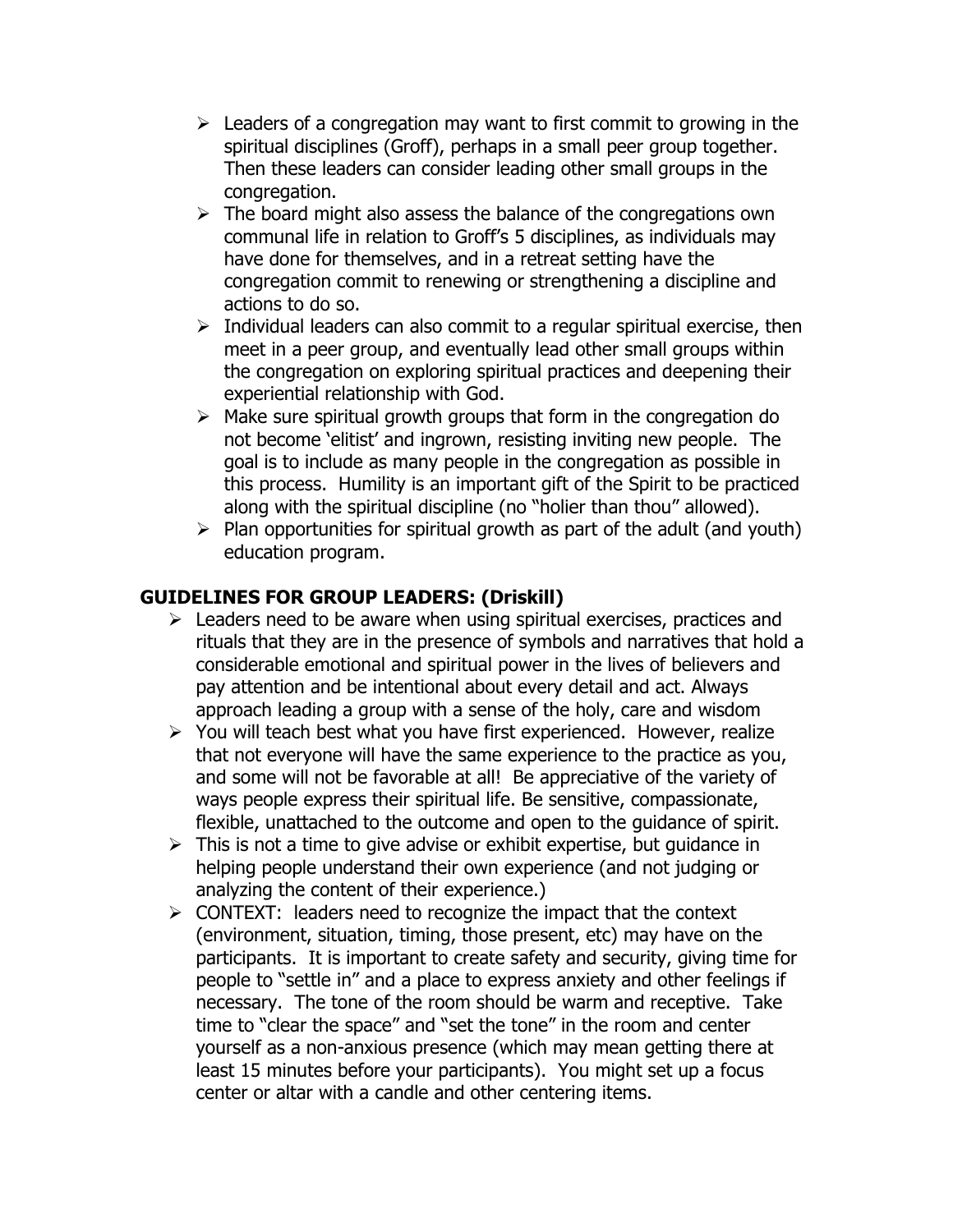- $\triangleright$  USE OF RESOURCES: Include art, music, internet, film, readings, body movement—anything that invokes the senses, as this will help deepen the experiential, emotional response.
- CONSIDER THE PERSONAL CHARACTERISTICS OF THE PARTICIPANTS: Know as much about your group as possible before hand: age, level of Christian maturity, readiness for experiencing, openness to new things, physical abilities and limitations, gender, etc.
- $\triangleright$  SPIRITUAL PRACTICES: Know the background and theological significance of the practices being taught and used. Do not "cut and paste" to provide a hodgepodge of "nice little experiences." These are disciplines that have integrity and are intended to be used for years to guide people on their spiritual journey. Have the group agree on one, or individuals commit to one that is practiced each time, rather than some new exercise at each group meeting.
- $\triangleright$  TEACHING PROCESS: make sure there is ample time for 1) Teaching the practice (background and instruction); 2) setting the necessary mood for engaging in the practice; 3) experiencing the practice; 4) debriefing with the group on their experience of the practice
- $\geq 1$ )Teaching—have a handout with the steps to be followed; teach to the large group, then break up into smaller groups, if necessary.
- $\geq$  2) Shift the tone from that of intellectual instruction to reading for experiential practice—shift from head to heart space. May want to allow some non-verbal, quiet, centering time before going into the practice.
- $>$  3) Allow ample time to experience doing the practice. If it is rushed or cut short, it may have a negative impact.
- $\geq$  4) Debriefing in the group gives people an opportunity to consolidate their experience by reflecting on it and verbalizing it. This is not to discuss the content of their practice, but their reaction or experience of the process of the practice itself. It is important to honor each experience, as they will most likely vary from "loved it" to "hated it"!

## **SPIRITUAL EXERCISE:**

I recommend doing the Prayer of Examen from Joe Driskill"s book, pg. 97-102 (Prot. Spiritual Practices) or p. 86-88 from Spiritually Informed…

## **BIBLIOGRAPHY**

Driskill, Joseph D. Protestant Spiritual Exercises: Theology, History and Practice. Harrisburg, PA: Morehouse Publishing, 1999.

\_\_\_\_\_\_, Spiritually-Informed Pastoral Care: The Elder"s Ministry of Caregiving in the Christian Church (Disciples of Christ). Claremont/Berkeley; Oikodome Publications, (date)